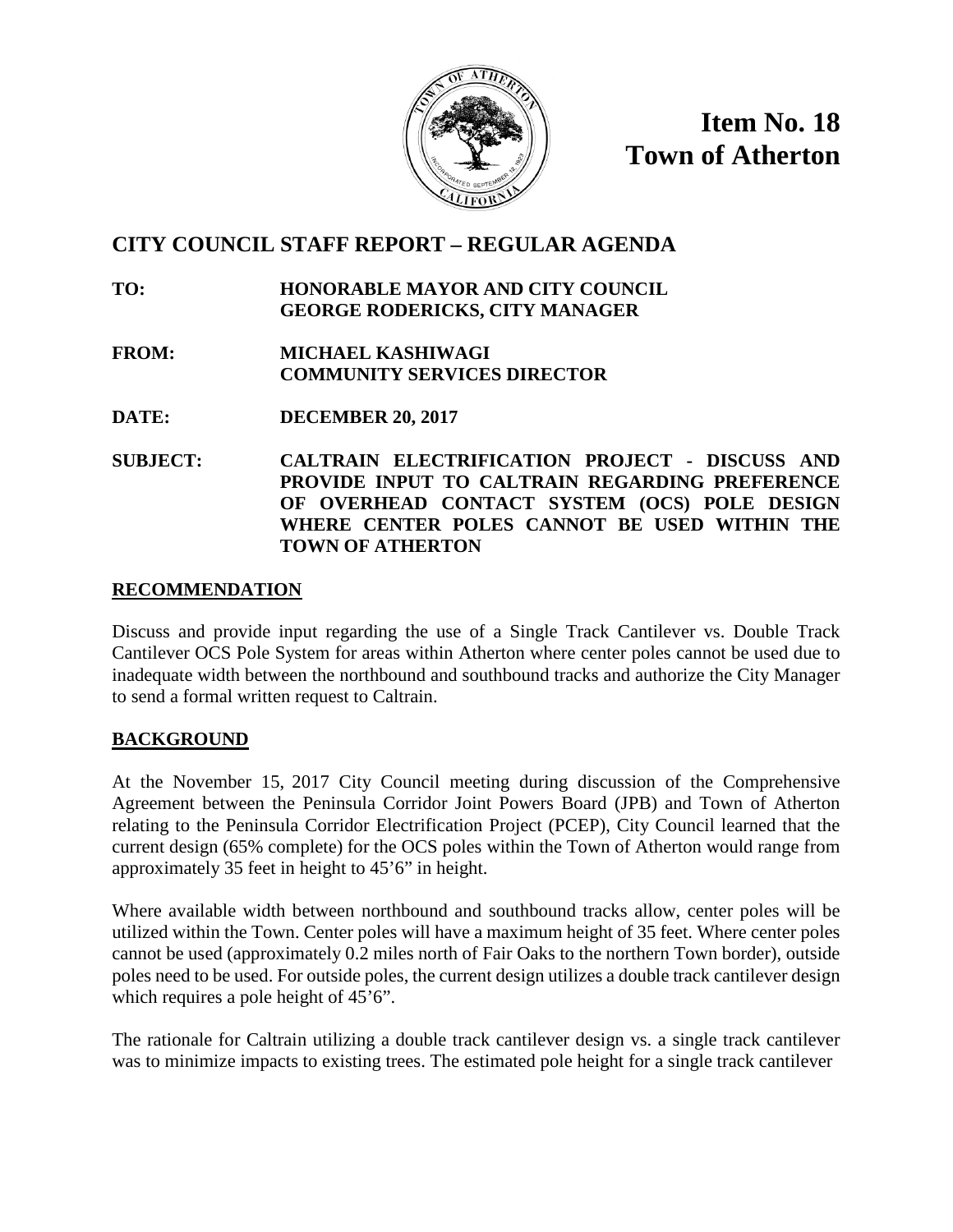Caltrain Electrification Project – Discuss and Provide Input to Caltrain Regarding Overhead Contact System Poles December 20, 2017 Page 2 of 5

ranges from 30 feet to 35 feet. Typical single track cantilevers are 32 feet in height but can reach 35 feet based upon design loads and soil conditions. Caltrain estimates 5 double track cantilever poles will be required within the Town of Atherton. Ten poles would be required if a single track cantilever design were used.

## **ANALYSIS**

Due to concerns expressed by City Council regarding the required height of double track cantilever poles, Caltrain was asked to do an analysis of tree impacts for both the single track and double track cantilever poles. Staff met with Caltrain on December 4<sup>th</sup> and received the following information:

| DRAFT: Pole Type/Tree Impact Comparison North of Fair Oaks Ave<br>11/27/17                                                               |                                                                                           |                       |                                                   |                                         |                                |                                |                                                                                                                       |
|------------------------------------------------------------------------------------------------------------------------------------------|-------------------------------------------------------------------------------------------|-----------------------|---------------------------------------------------|-----------------------------------------|--------------------------------|--------------------------------|-----------------------------------------------------------------------------------------------------------------------|
|                                                                                                                                          |                                                                                           |                       | <b>Tree Impact Comparison</b>                     |                                         |                                |                                |                                                                                                                       |
| Pole Type                                                                                                                                | Number of<br>Poles in<br>addition to<br><b>Commitment</b><br>of 17 Center<br><b>Poles</b> | <b>Pole</b><br>Height | <b>Trees</b><br><b>Pruned</b><br>Less than<br>25% | <b>Trees Pruned</b><br>More than<br>25% | <b>Trees</b><br><b>Removed</b> | <b>Total Trees</b><br>Impacted | <b>Considerations</b>                                                                                                 |
| Single track<br>cantilevers                                                                                                              | 10                                                                                        | 30' to 35'            | 25                                                | $\mathbf{2}$                            | 1                              | 28                             | Lower poles on both<br>sides of tracks<br>Increased tree impacts<br>to residential on east<br>side of railroad tracks |
| Double track<br><b>cantilevers</b>                                                                                                       | 5                                                                                         | 45'6"                 | 14                                                | $\mathbf{2}$                            | $\bf{0}$                       | 16                             | Higher poles on west<br>side of tracks<br>Decreased tree impacts<br>on east side of tracks                            |
| Notes:<br>Where feasible, center poles will be used for both options (17 approximately) and center poles have a height<br>lof 30' - 35'. |                                                                                           |                       |                                                   |                                         |                                |                                |                                                                                                                       |

**PCEP FEIR environmentally cleared pole heights from 30' - 50'.**

Based on the above, Caltrain estimates utilization of the single track cantilever pole impacts an additional 12 trees. One additional tree will have to be removed and 11 additional trees will require pruning less than 25%. The tree requiring removal is a Silver Dollar Eucalyptus located on private property. Visuals of both the single and double track cantilever poles are shown below.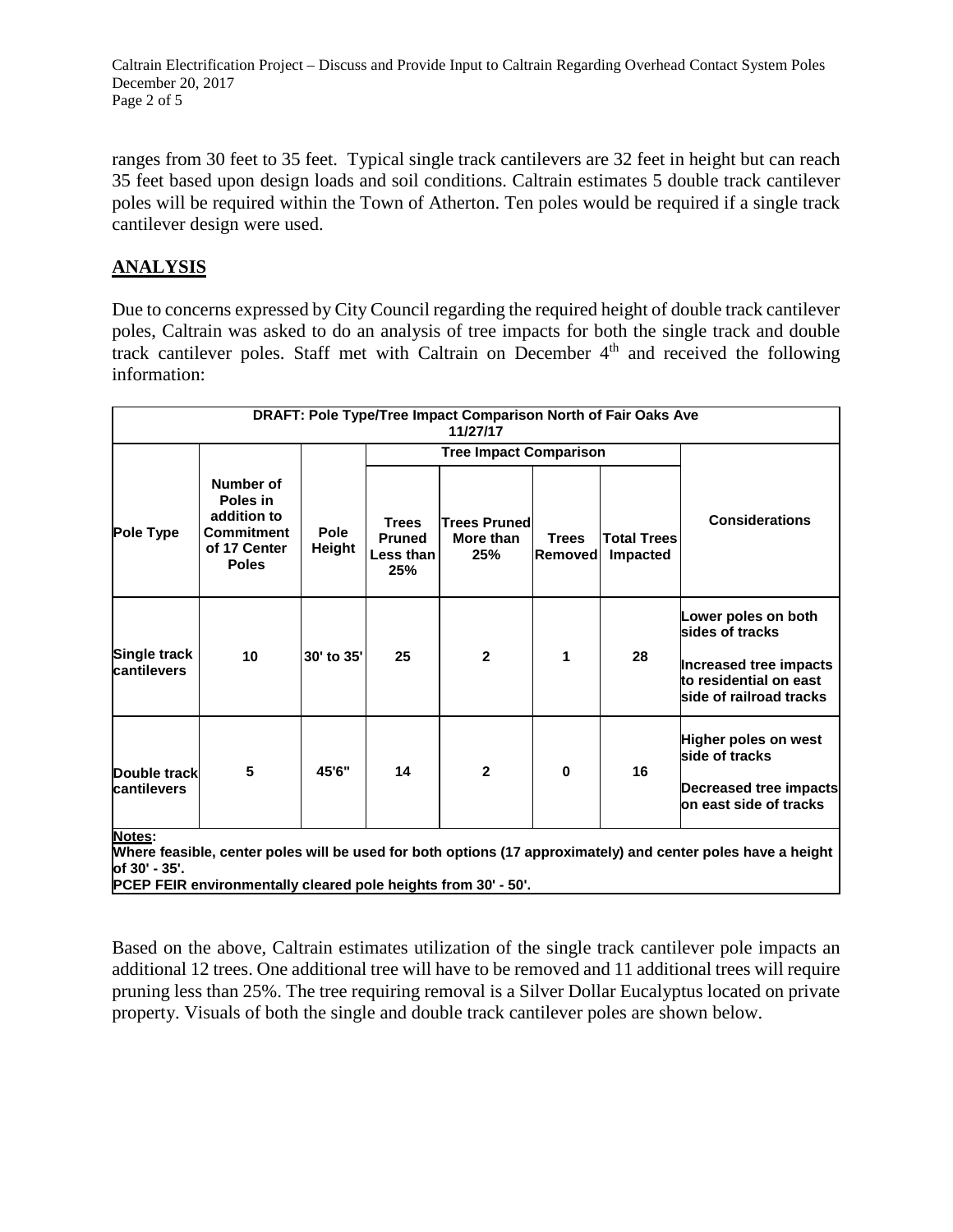Caltrain Electrification Project – Discuss and Provide Input to Caltrain Regarding Overhead Contact System Poles December 20, 2017 Page 3 of 5



**Single Track Cantilevers**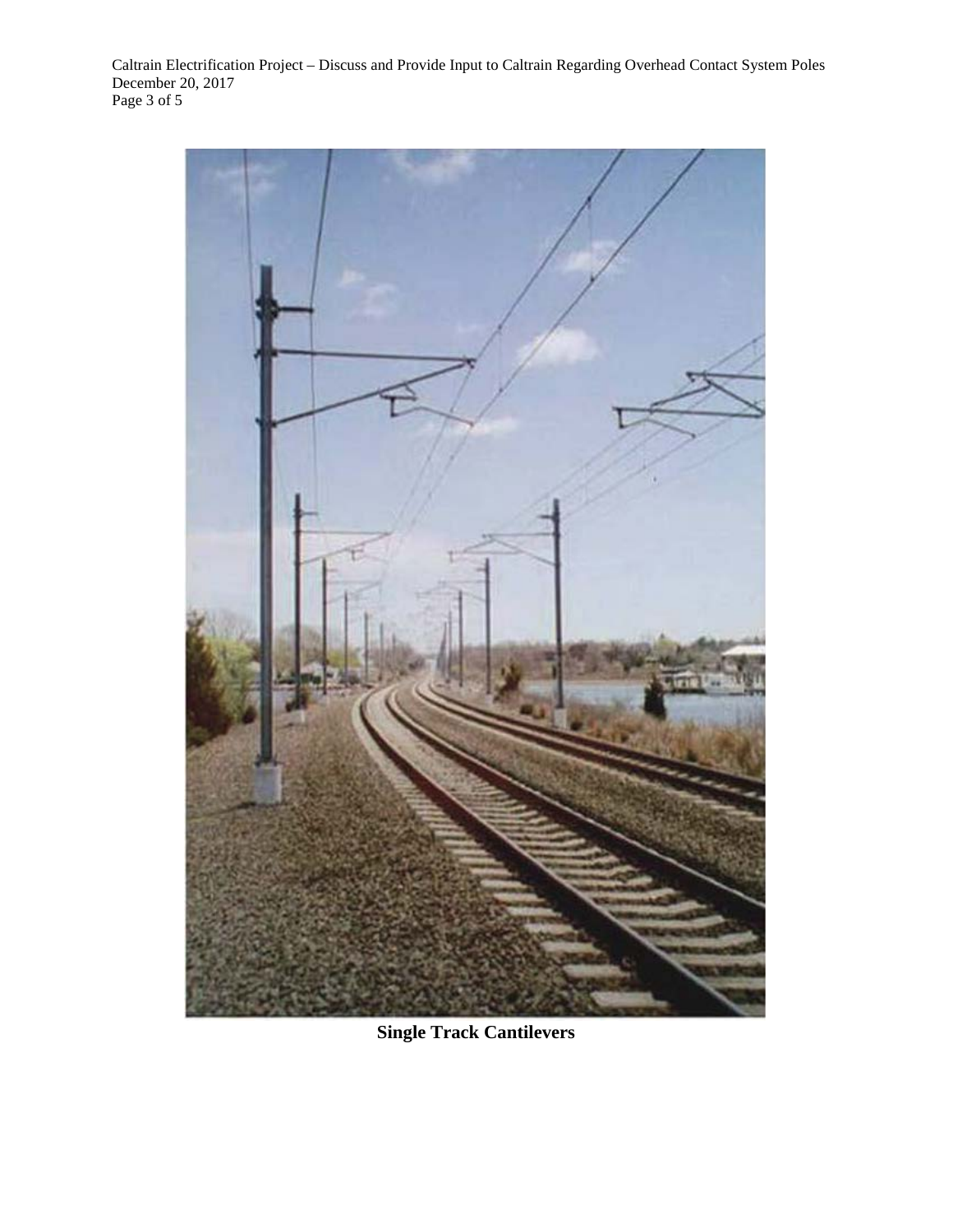Caltrain Electrification Project – Discuss and Provide Input to Caltrain Regarding Overhead Contact System Poles December 20, 2017 Page 4 of 5



**Double Track Cantilevers**